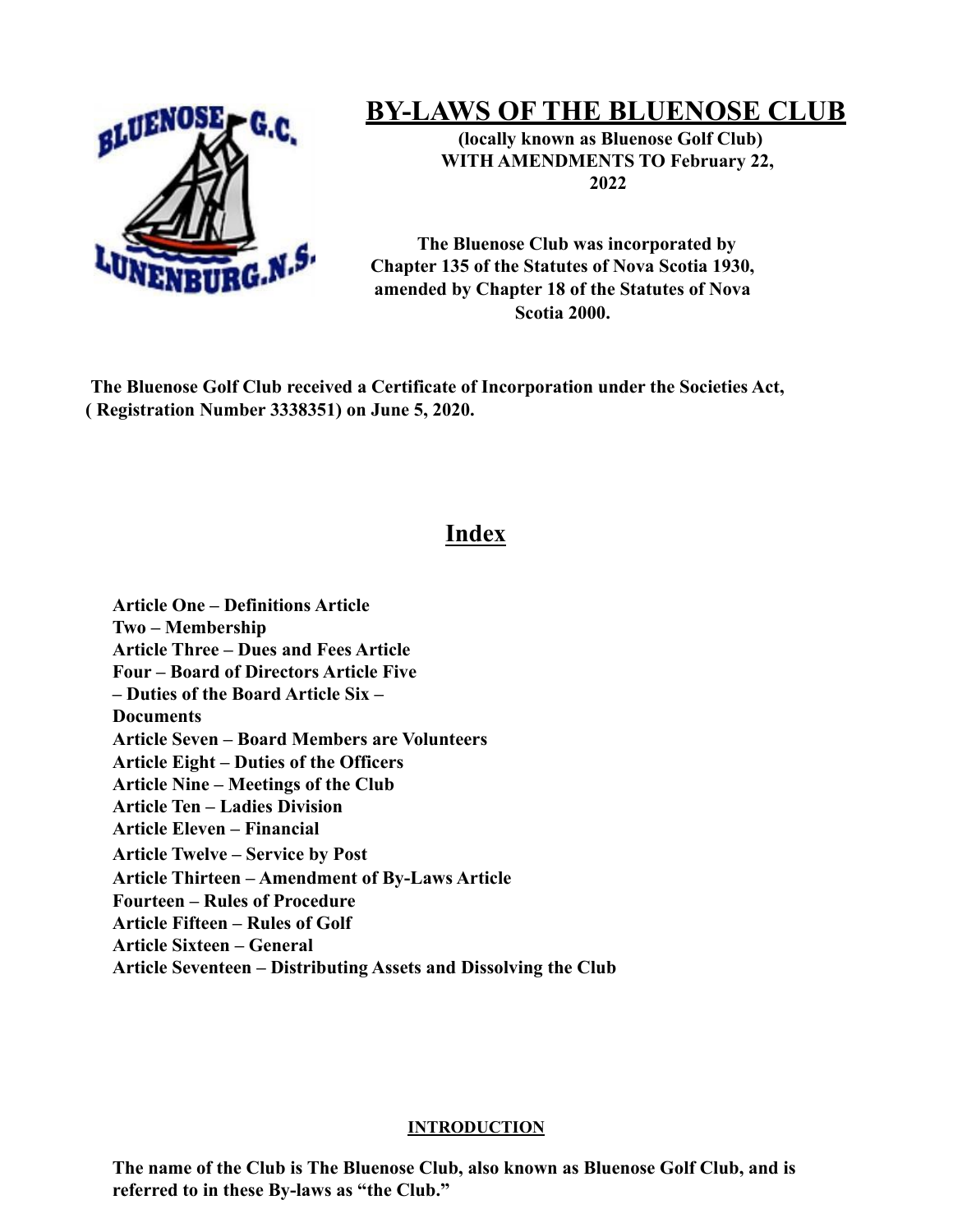# **ARTICLE ONE - DEFINITIONS**

÷.

- **1.01 In these By-laws unless there is something in the subject or context inconsistent therewith:**
	- **(A) "Special Resolution" means a resolution passed by not less than three fourths of such members entitled to vote as are present in person at a general meeting of which notice specifying the intention to propose the resolution has been duly given.**
	- **(B) The "Board" means the Board of Directors of the Club.**
- **1.02 In these By-laws unless the context of these By-laws requires otherwise, the singular number shall include the plural and vice versa, the number of the verb shall be construed as agreeing with the word so substituted, words importing the masculine gender shall include the feminine and neuter genders and vice versa, and words importing persons shall include firms and corporations and vice versa.**

#### **ARTICLE TWO - MEMBERSHIP**

**2.01 Admission of members**

**Application for any category of membership shall be submitted in writing upon an application form as determined by the Board, accompanied by the required dues and fees.**

- **2.02 General**
	- **(A) Each member shall be elected in the manner described in Article 2.01.**
	- **(B) Each member shall only be a member for the classification of membership to which that member is elected by the Board.**
	- **(C) Each member shall pay the prescribed dues for the membership classification to which they are approved for the current season by the date or dates such dues are payable.**
	- **(D) Each member shall meet such other requirements for that member's classification as may be determined by the Board from time to time.**
	- **(E) All age requirements shall be determined as of the 30th day of June of the relevant year unless otherwise specified.**
	- **(F) The Board may from time to time propose membership limits for each classification of member for approval at an Annual General Meeting (or other general meeting of the Club). The Board, however, shall have the discretion to change the limit of a membership classification by up to 10% between annual meetings.**
	- **(G) Upon attaining any of the membership limitations so specified in Article 2.02 (F) above, subsequent applications for membership shall be placed on a waiting list in the order in which they are received. The Board shall be the sole authority regarding the terms and conditions of, and the appropriate administration of, the Club membership waiting list.**
	- **(H) Notwithstanding that the membership limits referred to in Articles 2.02 (F) and (G) have been reached, any spouse/partner of an existing regular member may make application for membership in the Club and shall be entitled, upon payment of dues, and election to membership by the Board of Directors, to be a member of the Club.**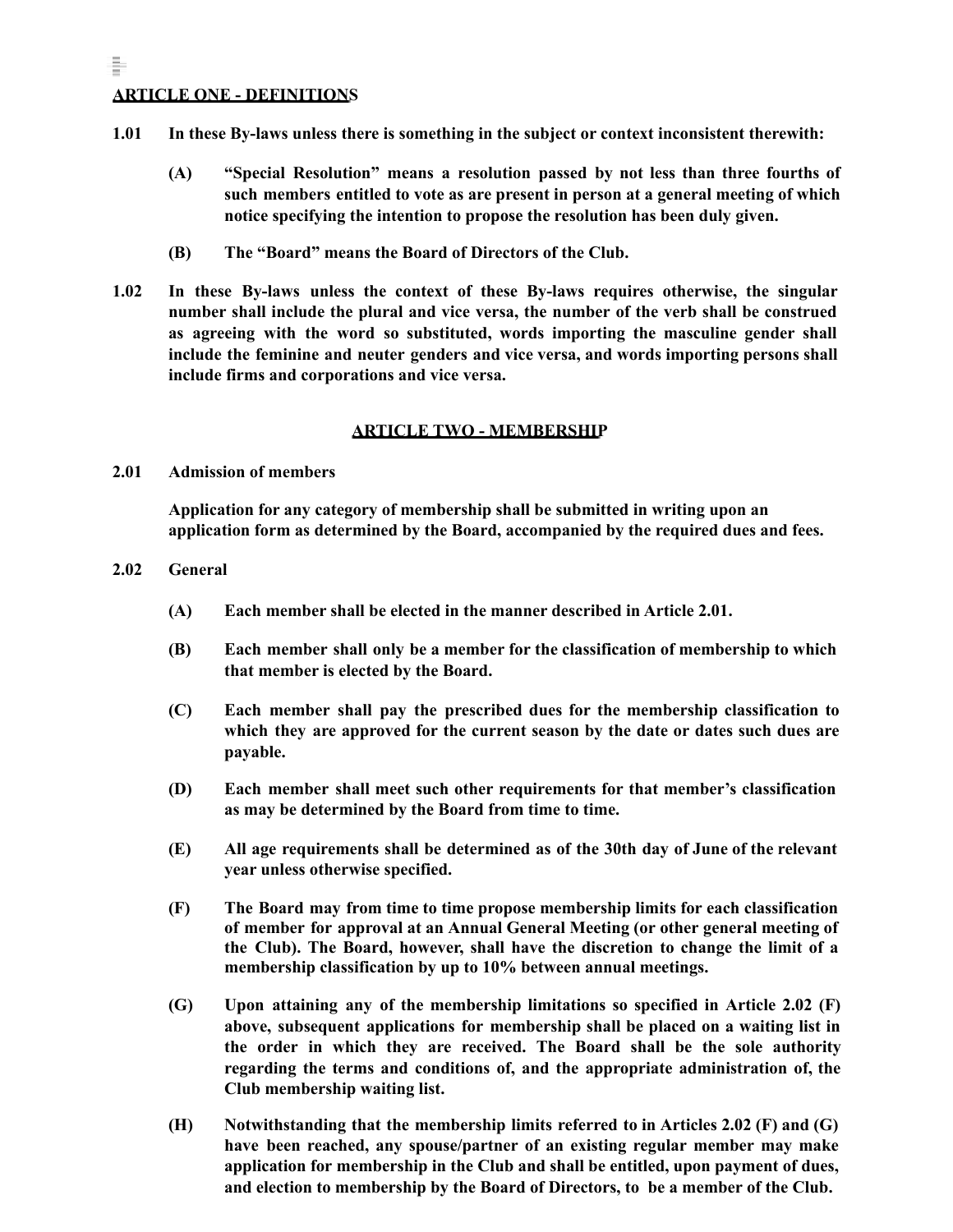#### **2.03 Membership Classifications**

- **(A) Regular Member – An adult playing member, 19 years of age or older. This member has full playing and voting privileges.**
- **(B) Junior Member – A member, age 6 to 18 years of age. This member has restricted playing privileges, no voting privileges and may have restricted club premises privileges. The playing privileges and club premises privileges shall be determined from time to time by the Board and may vary for different age groups within the junior category.**
- **(C) Intermediate Member – A member, age 19-24. This member has full playing privileges but no voting privileges.**
- **(D) Social Member – A member, age 19 years of age or older at the time of application for membership. This member shall not have voting or regular golfing privileges but shall have the privilege of using the amenities of the Clubhouse and shall have such other privileges as may be granted by the Board from time to time.**
- **(E) Employee Member – An employee of the Club who may be granted membership status (excluding voting privileges) by the Board for a nominal fee. (The Board may from time to time restrict the privileges attached to this class of membership.) The employee member shall not be entitled to be elected to the Board of Directors unless he or she becomes a regular member.**
- **(F) Honorary Life Member – A member elected at a meeting of the Board to be an honorary member for life which includes playing privileges and the privilege of using the amenities of the Club House, but an honorary member shall not be entitled to hold office, be an executive member or have a vote at any club meeting. All persons appointed by the Board or members as life or honorary or honorary life members prior to September 1, 2004 shall be deemed to be an honorary life member. As this is intended to be a very restrictive category, there shall not be more than ten honorary life members at any time, and not more than one honorary life member shall be elected in any calendar year. Honorary membership may be extended to any person who has made a significant contribution to the advancement of the Bluenose Golf Club or to the sport of golf in general. Such a person must be proposed by at least two active members, approved by the membership committee and elected by a majority of those present at a meeting of the Board, provided that notice of the motion has been given. Honorary members shall not be assessed dues. The honorary membership shall be for life unless revoked by resolution passed by ¾ of the members present at a meeting of the Board, provided that notice of the motion has been given.**

#### **2.04 Resignation of Membership**

Membership in the club shall cease upon the death of a member or if, by notice in writing to **the club, he resigns his membership, or if he ceases to qualify for membership in accordance with these by-laws.**

#### **2.05 Non-Transferable**

**Membership in the Club shall not be transferable.**

÷.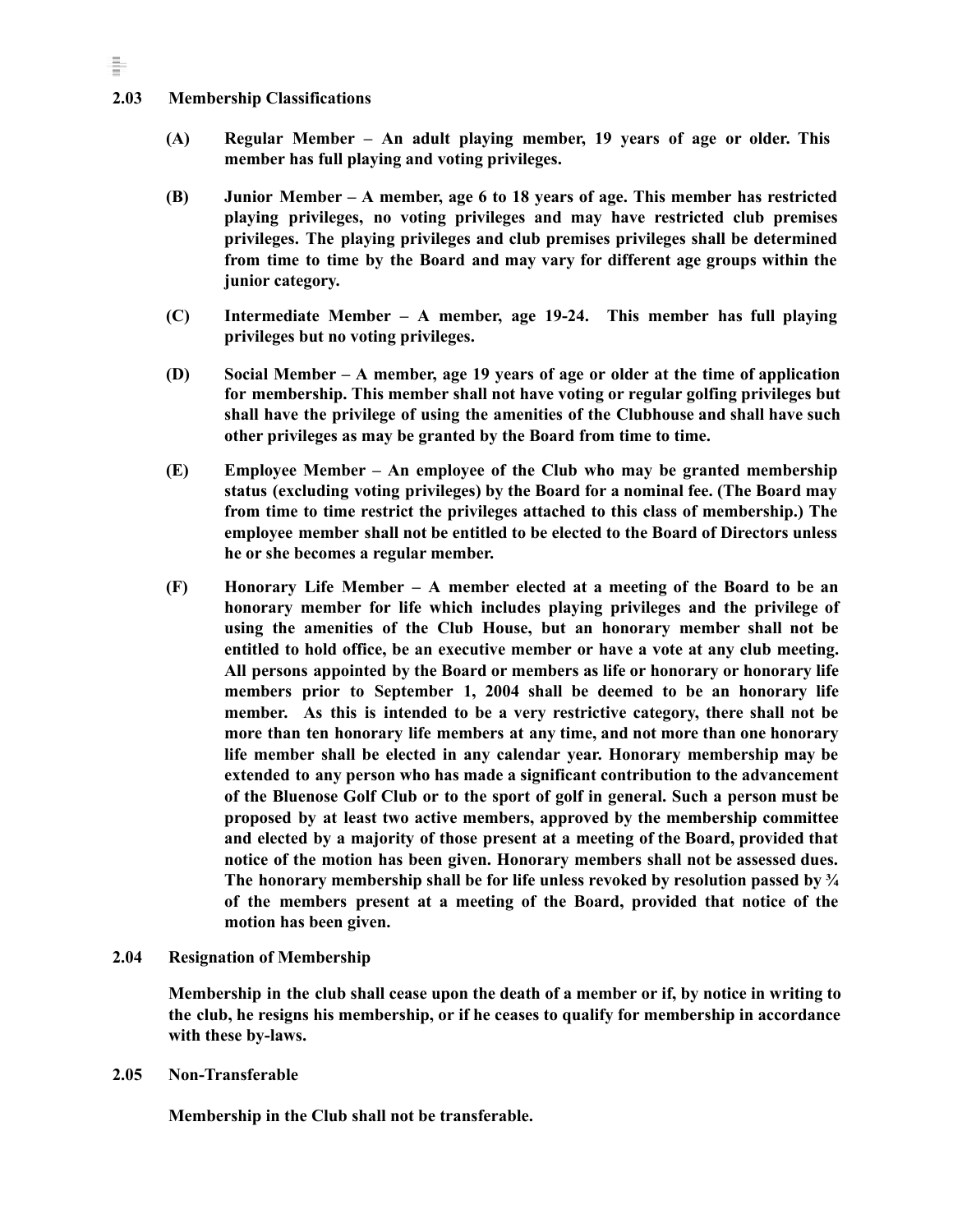# **2.06 Member Rights**

- **(A) Every member of the Club shall be entitled to attend any general meetings of the Club. Only regular members may vote at any general meeting of the Club, hold office, or be elected to the Board of Directors. There shall be no proxy voting.**
- **(B) Any member, with 15 days' notice, may inspect the books and records of the Club at the Clubhouse facility or such other place as may be agreed upon.**
- **2.07 Suspension/Expulsion of Member**
	- **(A) The Board may, by a vote of three quarters of those present at a duly called meeting of the Board, suspend, or expel from membership in the Club any member whose conduct is considered by the Board to be improper, unbecoming, or likely to offend, annoy or endanger the welfare of the Club or its other members. The member in question shall receive at least three days' notice of the time, place, and purpose of the meeting of the Board of Directors and he shall be entitled to be heard and give evidence at such meeting prior to the determination by the Board of its decision to suspend or expel. Any suspension or expulsion shall take effect on such person being notified thereof by the secretary unless otherwise ordered by the Board. Notification of a suspension or expulsion shall be sufficient if sent to the member's usual place of business or residence by registered mail. The notification shall state the reason or reasons for the member's expulsion or suspension. The Board may on expelling a member, provide that the expelled member cannot reapply for membership until a specified time has expired.**
	- **(B) If, within one month after the suspension or expulsion of a member, a Special Meeting shall be requested by ten members of the Club addressed in writing to the Secretary, a Special Meeting of the members of the Club shall be called forthwith and an appeal may be asserted from the decision of the Board and the decision of the said Board may be reversed by a three-quarters vote of the members present at such Special Meeting of the members.**

# **ARTICLE THREE - DUES AND FEES**

- **3.01 The Board shall annually propose, for approval at the Annual Meeting, the dues payable for each classification of membership as well golf cart trail fees. The Secretary shall notify the Club members of this information at least 10 (ten) days prior to the Annual General Meeting in accordance with Bylaw number 9.03.**
- **3.02 The Board shall have discretion as to the playing and other privileges of green fee players. A green fee player is a person who has paid the prescribed fee for such playing and other privileges as set forth from time to time by the Board. The Board may establish different privileges for different periods of play for green fee players.**
- **3.03 Notwithstanding Article 3.01, the Board may, if, in its absolute discretion it deems appropriate, authorize reduced fees, complimentary or guest rounds, with such playing and other privileges as determined by the Board from time to time.**
- **3.04 Any refunds shall be subject to the Membership Policy for the Club as established and revised by the board from time to time.**
- **3.05 Notwithstanding anything in these By-laws, the Club may, at its Annual Meeting, with or without a proposal from the Board, provide for reduced or special rates for dues or fees for certain persons or groups of persons as an incentive. Without restricting the generality of**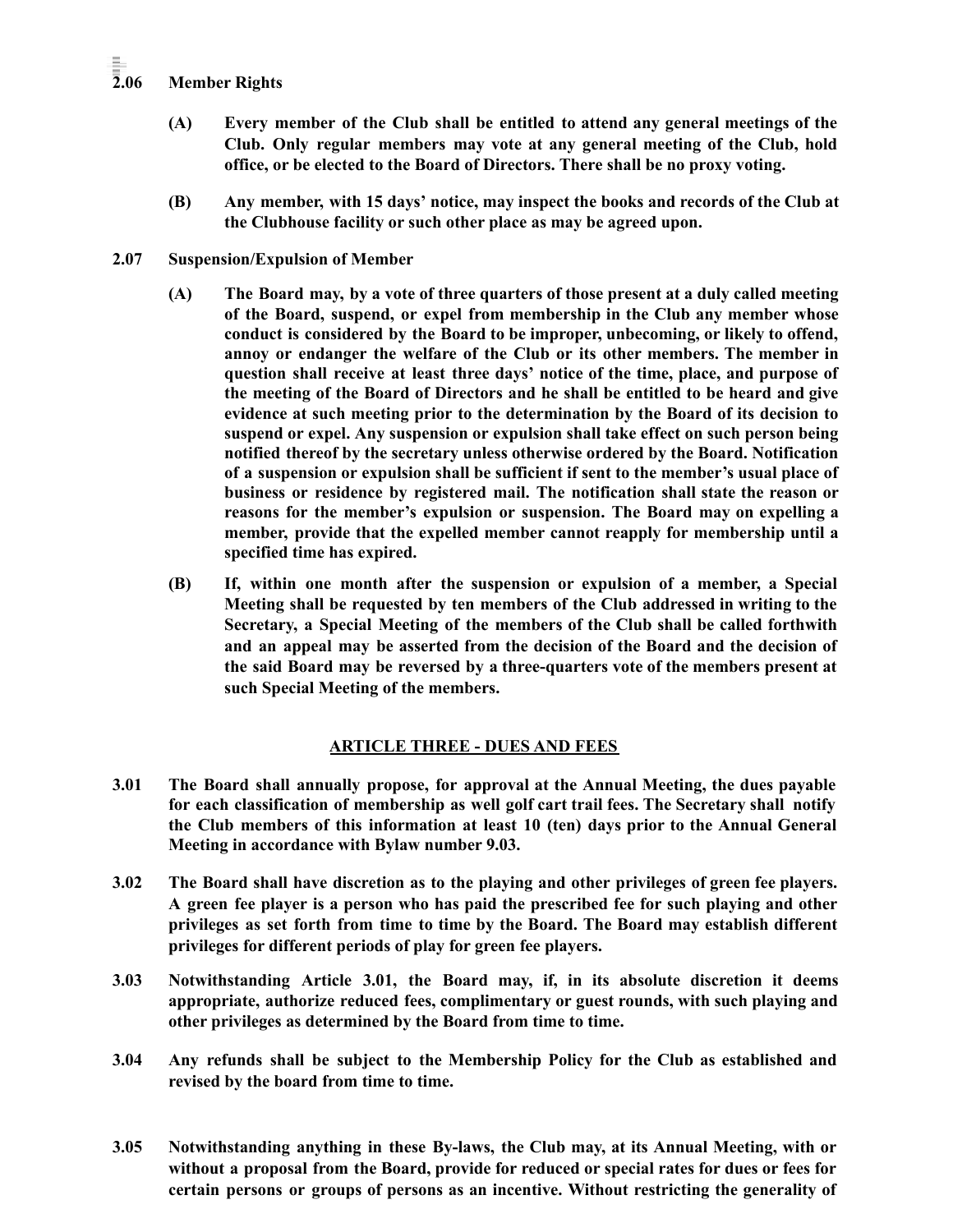**the foregoing, the Club may establish a Corporate Discount Green Fee Card and reduced dues for a family (or part thereof), for beginners or for returning members.**

### **ARTICLE FOUR - THE BOARD OF DIRECTORS**

- **4.01 The management and direction of the Club shall be vested in a Board of Directors consisting of four officers, three ex-officio directors (President of the Ladies' Division of the Club and the Vice-President of the Ladies' Division of the Club and the Past President) and not less than six nor more than fourteen other directors. [The members in an Annual Meeting shall determine the number of directors for the following term.]**
- **4.02 Any regular member shall be eligible to be elected to the Board.**

ŧ

- **4.03 The officers of the Club shall be the President, the Vice-President, the Secretary, and the Treasurer.**
- **4.04 The officers and other directors (other than ex-officio directors) shall be elected at an Annual General Meeting of the Club for a term of two years. In the first year of these By-laws, one-half of the Directors shall be elected for a one-year term and the other one-half for a two-year term. Thereafter all terms shall be for two years. At each Annual General Meeting the directors whose terms are ending shall retire from office but shall hold office until the dissolution of the meeting at which their successors are elected and a retiring director shall be eligible for re-election.**
- **4.05 If a vacancy occurs on the Board, the remaining members of the Board shall appoint a person (who would have otherwise been entitled to be elected to the Board) to fill the unexpired portion of the term on the Board.**
- **4.06 The Club may by special resolution remove any member of the Board before the expiration of the period of office and appoint another person in his stead. The person so appointed must be a regular member and shall hold office during the remainder of the term of the Board member he replaces.**
- **4.07 The Board shall, at least 60 days prior to the Annual General Meeting, appoint a Nominating Committee. The Nominating Committee shall have three members and will include at least one Officer of the Board of Directors (Past President, President, Vice-President, Secretary, Treasurer, Ladies Division President) and at least one regular member of the Ladies Division. The committee shall nominate a slate of directors (including officers) for presentation at the Annual General Meeting. The membership will be advised of the proposed slate by mail, newspaper, telephone, posting, or email as described in Article 9.03**.
- **4.08 A quorum for the transaction of any business at a meeting of the Board of Directors shall be five.**
- 4.09 A meeting of the Board may be held at the close of every ordinary, annual meeting of the **Club without notice.**
- **4.10 Meetings of the Board shall be held as often as the business of the Club may require.**
- **4.11 The President or in his absence, the Vice President, or in the absence of both, any Director appointed by among those present shall preside as Chair at meetings of the Board.**
- **4.12 Meetings of the Board may be called at any time by the President and shall be called whenever requested by any three members of the Board, and in the latter case shall be held**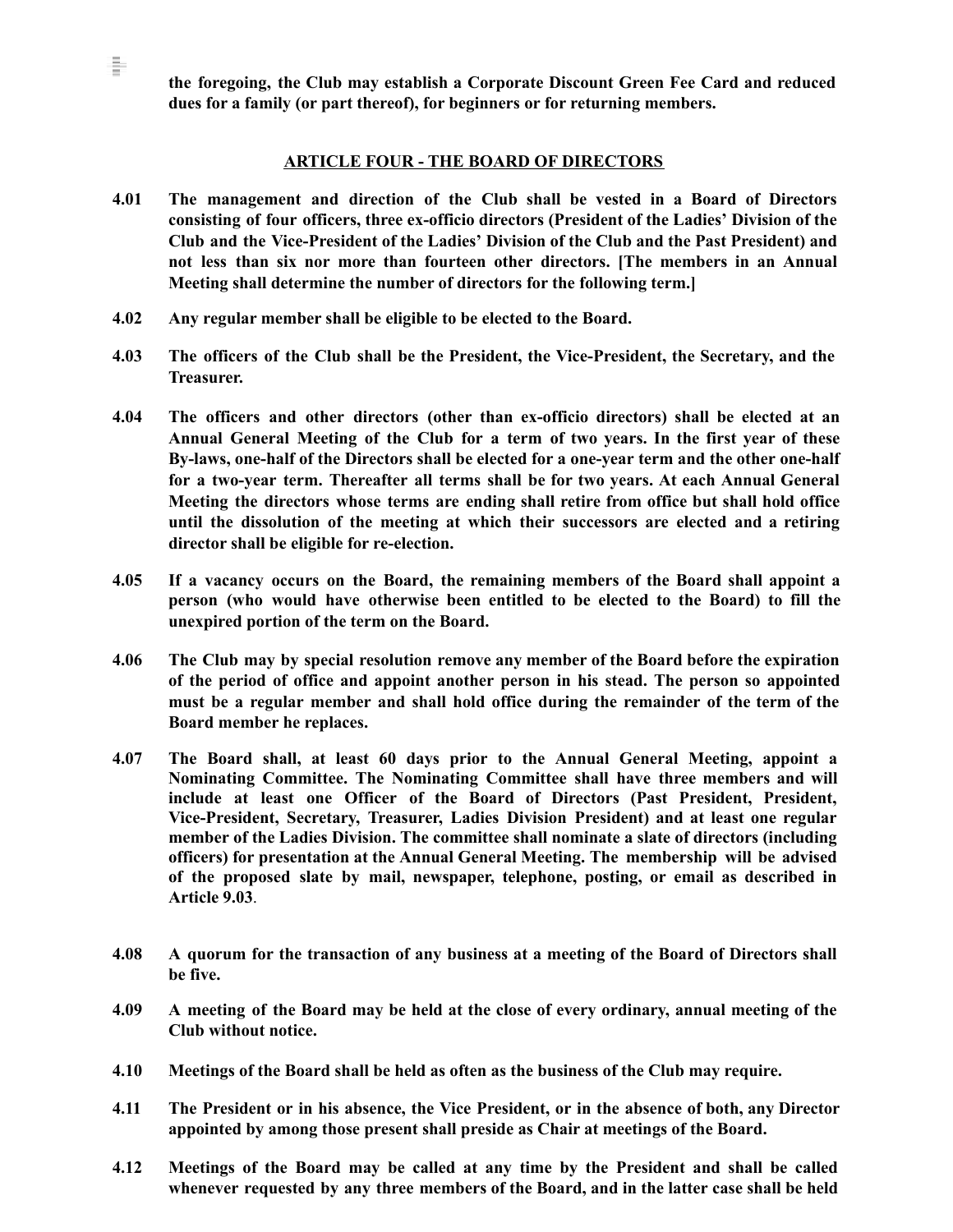**within 10 days. At least 24 hours' notice of any meeting of the Board shall be given to the Board members by mail, email or by telephone or orally in person. The non-receipt of any notice by any Board member shall not invalidate the proceedings at any meeting.**

**4.13 A Resolution in writing signed by all of the members of the Board or a Resolution circulated electronically amongst all the members of the Board shall be as valid and effectual as if it had been passed at a meeting of the Board duly called and constituted.**

÷.

### **ARTICLE FIVE - DUTIES OF THE BOARD**

- **5.01 The Board shall be responsible for conducting the business, discipline, and management of the Club between general meetings The Board shall be responsible for establishing policies to govern the daily management of the Club including play at the Club.**
- **5.02 The Board shall be responsible for establishing the following standing committees:**

**Operations Committee Finance Committee Member Services Committee Personnel Committee Policy Committee Long Range Planning Committee Junior Development Committee Match and Handicap Committee Nominating Committee And such other committees as required from time to time for the effective operation of the Club.**

**Subject to variation of duties from time to time by the Board of Directors, the following shall be the responsibilities of the foregoing specifically named committees:**

- **(A) gOperations Committee – The Operations Committee shall work with the General Manager/Superintendent to advise the Board on matters relating to the operations of the Club House and Golf Shop including but not limited to the following: buildings, machinery, grounds, course, menus, merchandise, prices, hours of operations and operational policies.**
- **(B) Finance Committee – The Finance Committee shall have the responsibility to oversee the management of the Club's finances, lease, and assets.**
- **(C) Member Services Committee – The Member Services Committee shall have the responsibility for member services including but not limited to recruitment, creating social opportunities, maintaining a website, and advising the Board on matters relating to the membership.**
- **(D) Personnel Committee – The Personnel Committee shall oversee all items concerning paid personnel matters.**
- **(E) Policy Committee – The Policy Committee shall have responsibility to advise the Board on matters relating to the Club's bylaws and policies.**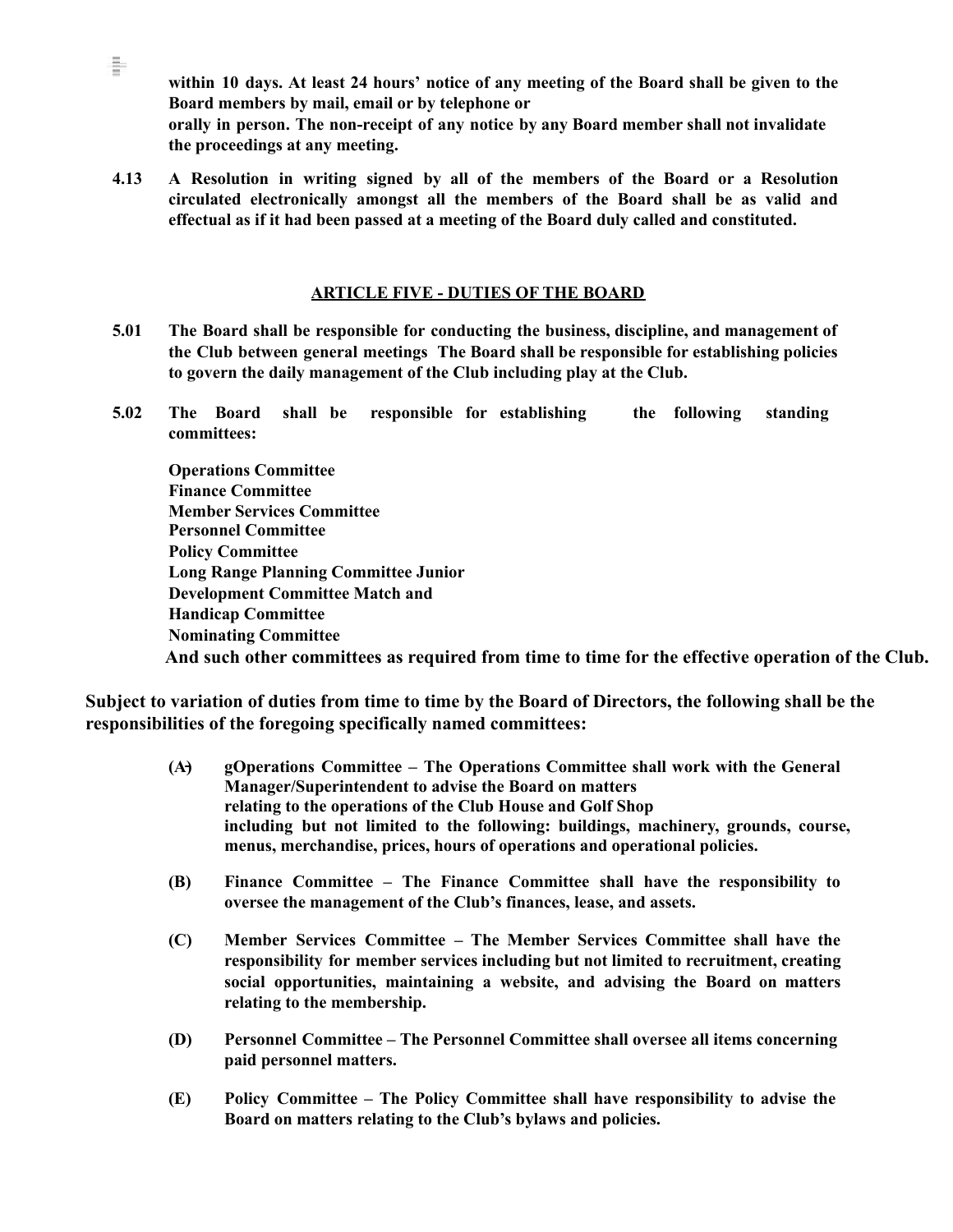**(F) Long Range Planning Committee – The Long Range Planning Committee shall develop plans for improvement, enhancement and growth of the Club**

÷.

**Junior Development Committee – The duties of the Junior Development Committee shall be to organize clinics, competitions and such other activities as will promote junior development within the Club.**

- **(G) Match and Handicap Committee – The Match and Handicap Committee shall supervise the implementation of the Handicap system with the Club and oversee the coordination and management of all Club competitions provided that, notwithstanding the foregoing, Men's, Ladies' and Junior functions will be organized and administered by their respective programs and the selection of all dates for competition shall be subject to the approval of the General Manager of Operations.**
- **(H) Nominating Committee – The Nominating Committee shall nominate a slate of directors, including officers, for presentation at the Annual General Meeting.**
- **5.03 Subject to Article 5.03, the Board shall be responsible for establishing the terms of reference for each standing and other committees established by the Board and shall appoint the members and chair of each Committee. All Standing Committee chairs must be members of the Board of Directors.**
- 5.04 The Board shall determine from time to time the number of employees to be engaged by the Club and **their respective responsibilities and remuneration. Without restricting the foregoing, the Board shall** engage a person who is not and shall not be a member of the Board to be the General Manager / **Superintendent of Operations and shall fix his remuneration and determine his duties and responsibilities from time to time.**

# **ARTICLE SIX - DOCUMENTS**

**6.01 All documents required to be executed by the Club under its corporate seal shall be signed by either of the President or Vice-President and also either of the Secretary or Treasurer and the corporate seal shall be affixed thereto. The Board may also, by Resolution, authorize other directors to execute a document on behalf of the Club and to affix its corporate seal thereto.**

# **ARTICLE SEVEN - BOARD MEMBERS ARE VOLUNTEERS**

**7.01 No member of the Board shall receive remuneration of any type from the Club.**

# **ARTICLE EIGHT- DUTIES OF THE OFFICERS**

- **8.01 The President shall have the general supervision of all activities of the Club. He shall preside at all general meetings of the Board and the Club. He shall advise and assist the members of the Board and Club Committees. He shall be an ex-officio member of all committees.**
- **8.02 The Vice-President shall carry out the duties of the President in his absence.**
- **8.03 The Chair of a meeting of the Board or the Club or any Committee shall have no vote except in the case of a tie in which event the chair shall cast the deciding vote.**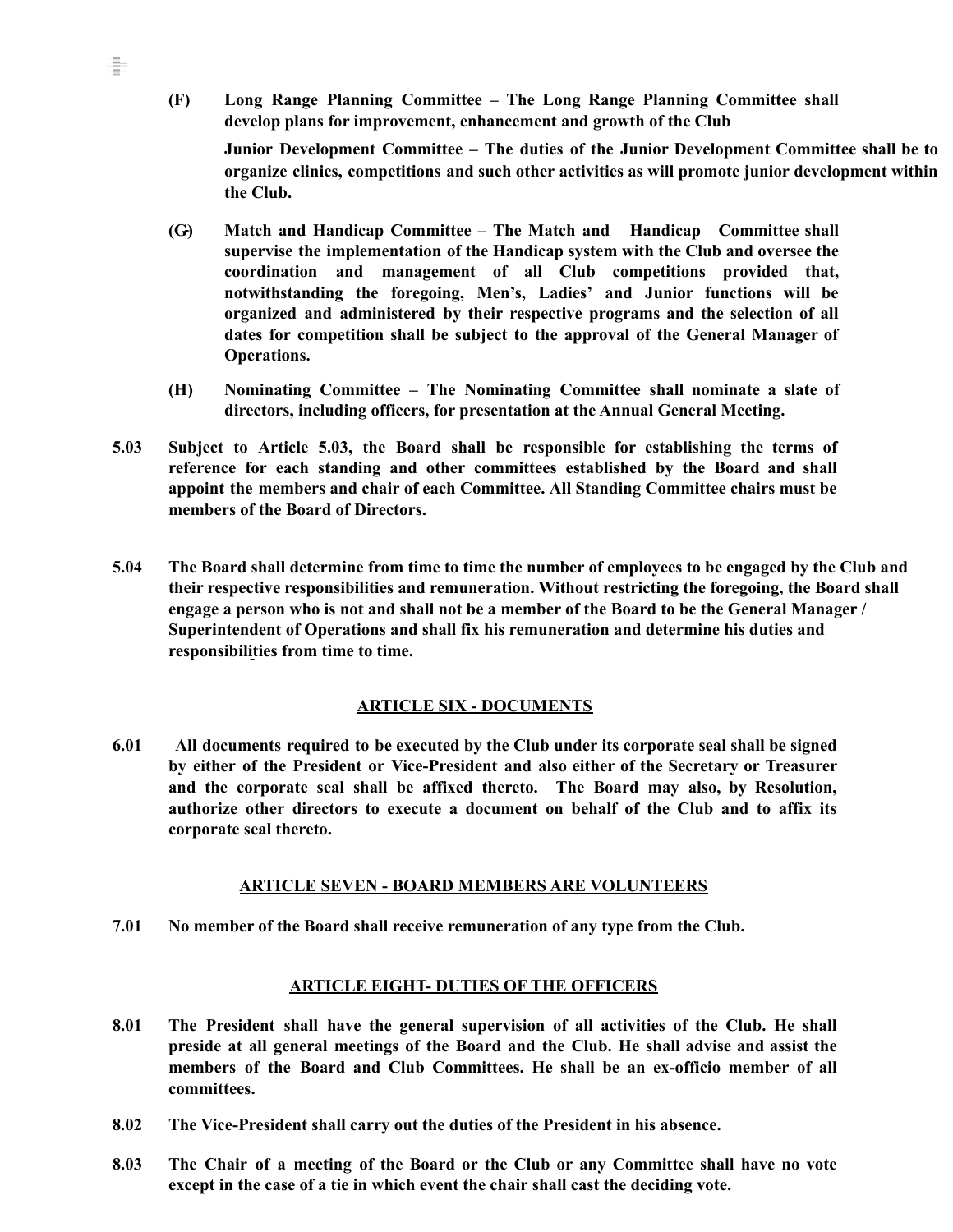- 8.04 The Secretary shall prepare and keep a record of the minutes of all meetings of the Club and the Board.
- **8.05 The Treasurer shall have the charge and supervisory management of all Club finances, (including, without limiting the foregoing, supervision of the collection of all dues and fees, the supervision of payment of all bills approved by the Board, and the maintenance of proper records and accounts of all financial transactions of the Club).**
- **8.06 The other duties of the Board members shall be those generally pertaining to their offices or as requested by the President.**

#### **ARTICLE NINE - MEETINGS OF THE CLUB**

- **9.01 There shall be an Annual Meeting of the Club annually:**
	- **(A) The Winter General Meeting shall be held between January 1 and the last day of February in each year (both dates inclusive) and shall be designated as the Annual Meeting.**
	- **(B) The date, time and place of the Annual Meeting shall be selected by the President and in default thereof, by the Board of Directors.**
- 9.02 A special general meeting may be called at any time by the President and shall be called if **requested in writing by at least 25 of the voting members of the Club. A meeting called by request of 25 members shall be held within 30 days of the date of request.**
- **9.03 Ten days' notice of an Annual, or Special General Meeting shall be given to members by:**

a) **mail, or**

을

- b) **by publication in a newspaper circulated in the area of the Town of Lunenburg, or**
- **c) by telephone, or**
- **d) by posting the notice on a bulletin board of the Club during the period May 1 to October 31, or**
- **e) by email.**

**The non-receipt of any notice by any member shall not invalidate the proceedings at any meeting. In the case of special business to be transacted at any such meeting the notice shall give the nature of such business.**

- **9.04 No business shall be transacted at any general meeting unless at least a quorum of 15 voting members is present. If within one-half hour from the time appointed for the meeting, a quorum of members is not present, a meeting convened upon requisition of members shall be dissolved. In any other case, it shall stand adjourned to such time and place as a majority of the members then present shall direct and if at such adjourned meeting a quorum of members is still not present, it shall be adjourned sine die.**
- **9.05 All decisions of a general meeting shall b e decided by a majority vote of the voting members present unless otherwise specified by the By-laws.**
- **9.06 At the Annual Meeting, the following items of business shall be dealt with and shall be deemed to be ordinary business:**
	- **(A) Minutes of preceding general meeting and all business arising therefrom.**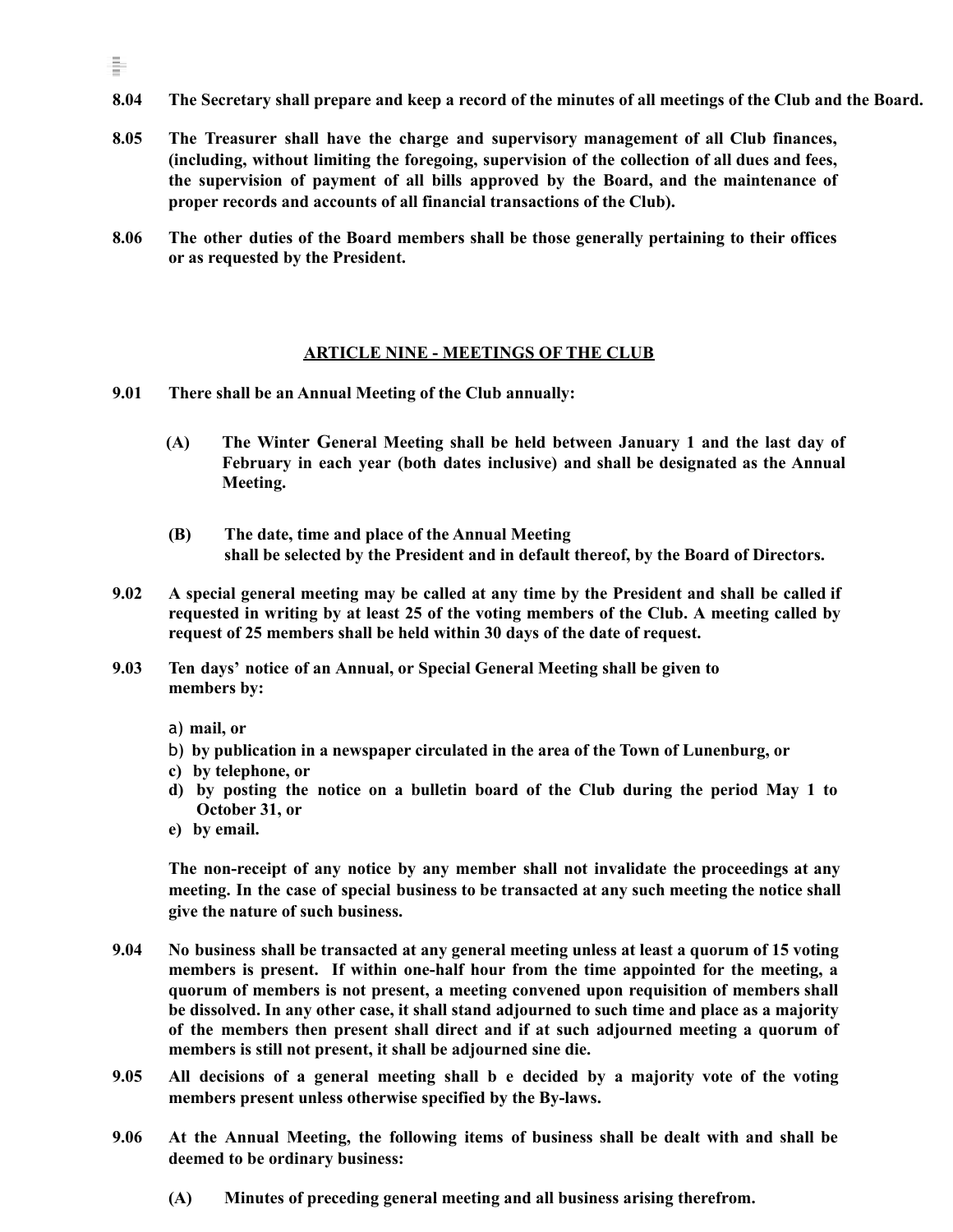- **(B) The consideration of the Annual Reports of the President and Committee Chairmen.**
- **(C) The consideration of the previous year auditor reviewed financial statement**
- **(D) The appointment of auditor(s).**

ŧ

- **(E) The presentation of the budget and any business plan for the coming year including the proposed dues, green fees, driving range fees, and dues, and golf cart trail fees.**
- **(F) The election of the Board of Directors (other than ex-officio members) for the coming year.**
- **9.07 At any other general meeting of this Society the following items shall be dealt with and shall be deemed to be ordinary business:**

**(A) Minutes of preceding general meeting and all business arising therefrom.**

- **9 .08 All business transacted at a general meeting other than as provided in Article 9.06, and 9 .07 shall be deemed to be special business and all business shall be deemed special that is transacted at a special general meeting (other than as provided in Article 9.07)**
- **9.9 Only members in good standing in attendance at the meeting shall be entitled to vote.**

#### **ARTICLE TEN - LADIES DIVISION**

- **10.01 The lady members of the Club shall form a division known as the Ladies Division of the Bluenose Golf Club. The members shall hold an annual meeting on the same date as the annual meeting of the Club or at such other time as may be selected by the President of the Ladies Division of the Club. Notice of the time and place of such meeting shall be posted in the Clubhouse for at least 10 days before the date of the meeting and at such meeting each lady regular member present shall have a vote. The members shall elect a Division President, Vice President, Secretary Treasurer, Handicap Chair, Match Chair and House Chair. The above elected ladies will form the executive of the Ladies Division of the Bluenose Golf Club. The executive shall operate under such rules as are approved by the ladies' membership, provided that such rules do not in any way conflict with the By-laws, rules, regulations and policies of the Club.**
	- **10.02 The President of the Ladies Division of the Club and the Vice-President of the Ladies' Division of the Club shall be ex-officio a member of the Board of Directors of the Club.**
	- **10.03 The President of the Ladies Division shall be responsible together with other members of the executive of the Ladies Division for the activities of the Ladies Division. The Ladies President shall preside over all Ladies Division meetings including the Ladies Annual and Semi-Annual Meetings. The Ladies President shall also be an ex-officio member of all committees of the Ladies Division, preside over the opening and closing events of the Ladies Division, and welcome entrants to special ladies' events hosted by the Ladies Division.**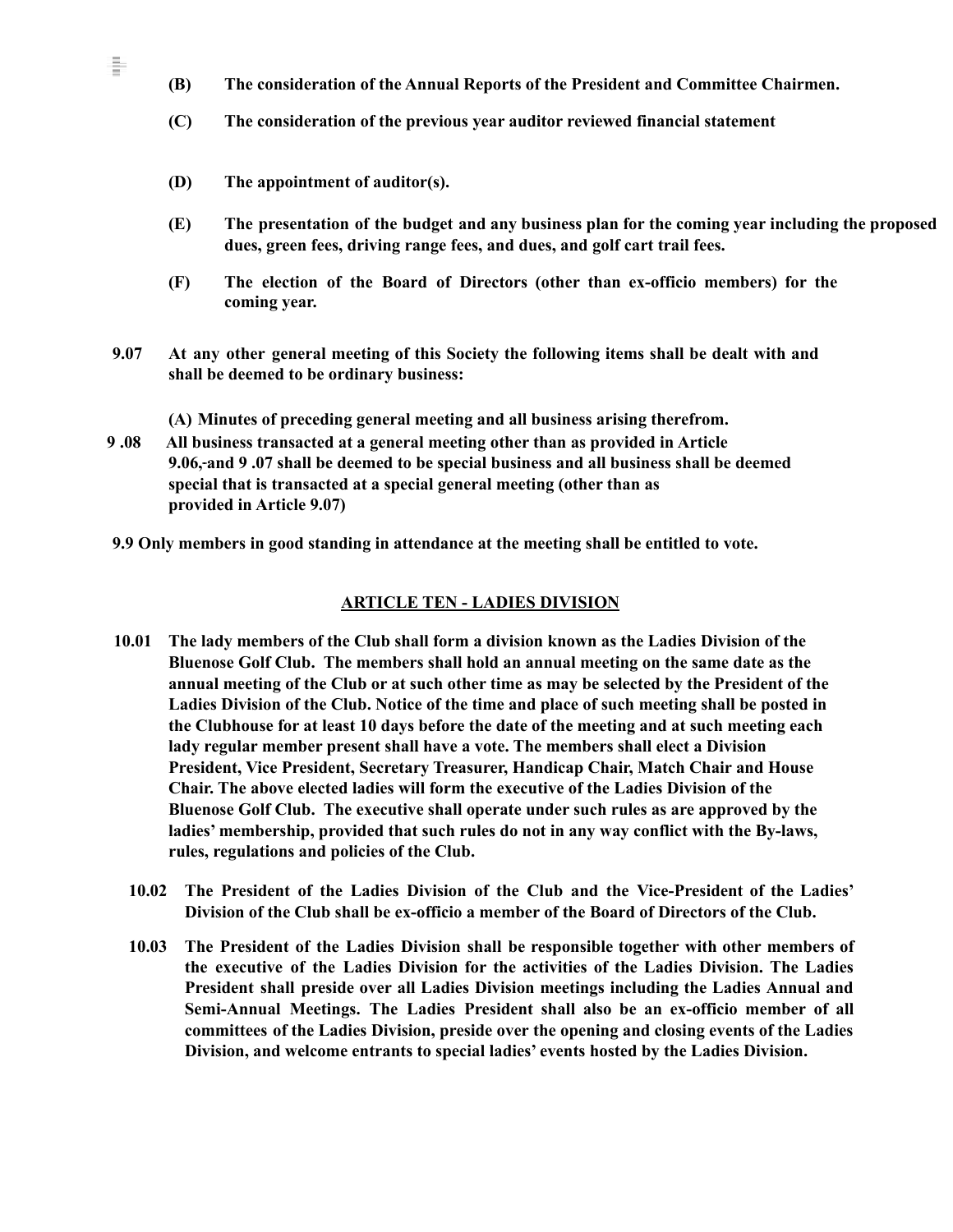#### **ARTICLE ELEVEN - FINANCIAL**

- **11.01 The Bank of the Club shall be any Chartered Bank or Trust Company backed by the Canada Deposit Insurance Corporation in the Town of Lunenburg, Nova Scotia, at which an account shall be maintained, and in which shall be deposited, and from which shall be drawn, the monies of the Club.**
- **11.02 All cheques, promissory notes, and other orders for the payment of money by the Club must be signed and endorsed by any two of the President, Vice-President, Treasurer and Secretary, except in the case of cheques under \$3,000.00 which may be countersigned by the General Manager / Superintendent and any one of the President, Vice-President, or Treasurer.**
- **11.03 The Board shall have the authority to borrow for the Club, in any one fiscal year, an amount up to and including the sum of twenty-five thousand dollars (\$25,000.00). Any borrowing of a higher amount must have the approval of the members by special resolution.**
- **11.04 Any capital expenditure over twenty-five thousand dollars (\$25,000.00) or any establishment of a line of credit exceeding \$ 25,000.00 or any project costing over \$25,000.00 must be approved at a general meeting of the Club by special resolution except in emergency situations where the Board considers that the delay would be detrimental to the Club.**
- **11.05 The Board may, from time to time, authorize the investment of Club funds for the purpose of planned capital improvements. In so doing, they shall be guided by the laws applicable to the investment of trust funds.**
- **11.06 The Club shall maintain third party liability insurance coverage and such other insurance coverage, including directors' liability insurance, as the Board may direct. Such coverage shall be in a form and contain such limits as are specified by the Board.**
- **11.07 Each year an independent auditor shall be appointed by the membership at the Annual General Meeting to examine the accounts of the Club and report to the Board if the accounts accurately reflect the affairs of the Club during the preceding year. The Board shall make a written report to the members at the Annual Meeting as to the financial position of the Club. The report shall contain a Balance Sheet as well as a Statement of Income and Expenditures.**
- **11.08 The fiscal year of the Club shall run from January 1 st to December 31st.**
- **11.09 The Treasurer shall present the Financial Statements at the Annual General Meeting stating the position of the Club for the prior fiscal year.**

# **ARTICLE TWELVE - SERVICE BY POST**

12.1 Any notice delivered by post shall be deemed to have been given at the time when the letter **containing the same would be delivered in the ordinary course of post and in proving such service it shall be sufficient to prove that the envelope containing the notice was properly addressed and placed in the post office or in a post box.**

# **ARTICLE THIRTEEN - AMENDMENT OF BY-LAWS**

**13.01 The By-laws of the Club shall not be amended or repealed except by Special Resolution of the members as defined in Article 1.01(A).**